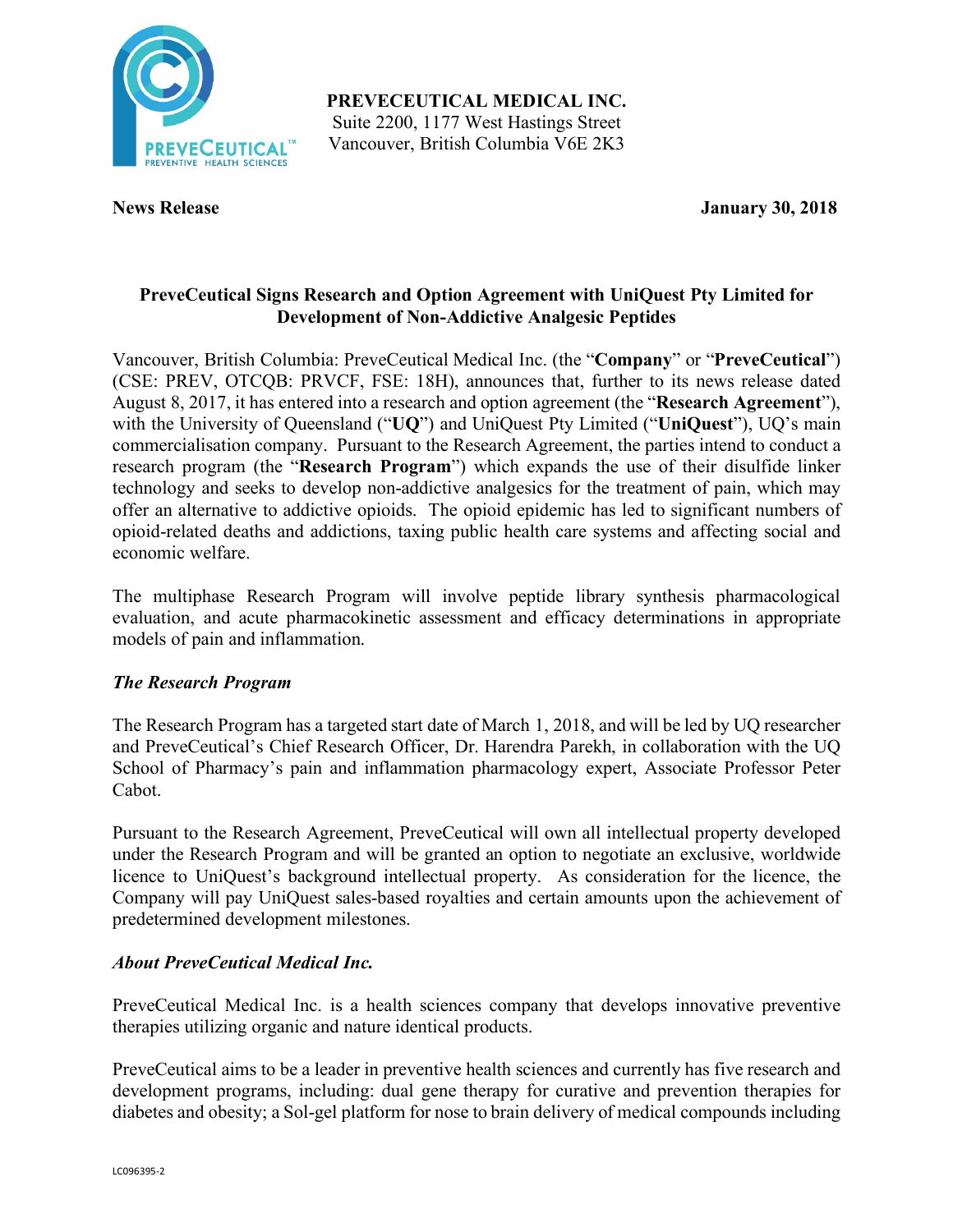cannabinoids; Nature Identical™ peptides for treatment of various ailments; non-addictive analgesic peptides as a replacement to highly addictive analgesics such as morphine, fentanyl and oxycodone; and a therapeutic product for treating athletes who suffer from concussions (mild traumatic brain injury).

PreveCeutical sells CELLB9®, an Immune System Booster. CELLB9® is an oral solution containing polarized and potentiated essential minerals extracted from a novel peptide obtained from Caribbean Blue Scorpion venom.

For more information about PreveCeutical, please visit www.PreveCeutical.com, follow us on Twitter: http://twitter.com/PreveCeuticals and Facebook: www.facebook.com/PreveCeutical.

## *About UniQuest Pty Limited*

UniQuest specializes in the commercialisation of intellectual property, research outcomes and expertise developed by UQ and is the principal commercialisation company of UQ. UniQuest benchmarks in the top ten percent globally for university-based technology transfers and UQ innovations licensed by UniQuest generate annual sales of over AUD \$3 billion. For example, UQ superconductor technology is used in two-thirds of the world's MRIs and more than 80 million doses of the Gardasil® cervical cancer vaccine, patented by UniQuest in 1991, have been distributed throughout 121 countries, including 72 developing countries.

## *On Behalf of the Board of Directors*

*"Stephen Van Deventer"* Chairman & CEO

## *For further information, please contact:*

Deanna Kress Director of Corporate Communications & Investor Relations +1-778-999-6063 deanna@PreveCeutical.com

#### *Forward-Looking Statements:*

This news release contains forward-looking statements and forward-looking information (collectively, "forwardlooking statements") within the meaning of applicable Canadian and U.S. securities legislation, including the United States *Private Securities Litigation Reform Act* of 1995. All statements in this news release that are not purely historical are forward-looking statements and include any statements regarding beliefs, plans, expectations and orientations regarding the future including the Company's anticipated business plans, and expectations regarding the future, including, the ability of the Company to complete the Research Project as anticipated and the timing of the Company's future business plans. Often, but not always, forward-looking statements can be identified by words such as "pro forma", "plans", "expects", "may", "should", "budget", "schedules", "estimates", "forecasts", "intends", "anticipates", "believes", "potential" or variations of such words including negative variations thereof and phrases that refer to certain actions, events or results that may, could, would, might or will occur or be taken or achieved. Actual results could differ from those projected in any forward-looking statements due to numerous factors including risks and uncertainties relating to the inability of the Company, to, among other things, complete the proposed research project as planned or the ability of the Company to, among other things, obtain any required governmental approvals, regulatory or stock exchange approvals, permits, consents or authorizations required, including Canadian Securities Exchange acceptance of any planned future activities, complete the Research Program or any of its research programs as planned, and obtain the financing required to carry out its planned future activities. Other factors such as general